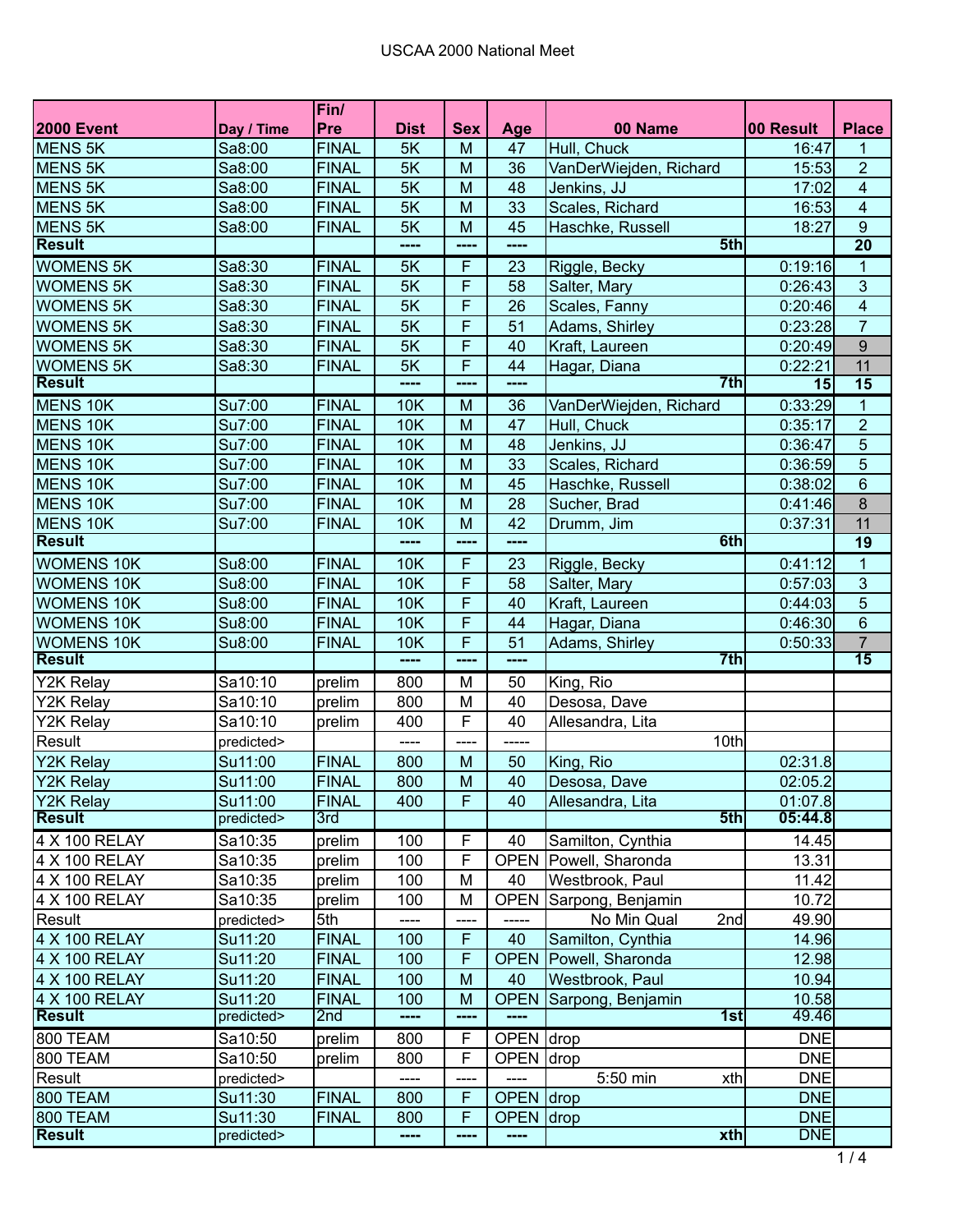|                        |            | Fin/            |             |                |               |                            |            |              |
|------------------------|------------|-----------------|-------------|----------------|---------------|----------------------------|------------|--------------|
| <b>2000 Event</b>      | Day / Time | Pre             | <b>Dist</b> | <b>Sex</b>     | Age           | 00 Name                    | 00 Result  | <b>Place</b> |
| <b>SUBMAST DIST</b>    | Sa11:15    | <b>FINAL</b>    | 800         | M              | 30            | Wu, Sam                    | 02:07.5    |              |
| <b>SUBMAST DIST</b>    | Sa11:15    | <b>FINAL</b>    | 400         | $\overline{F}$ | 30            | Toliver, Robin             | 01:05.9    |              |
| <b>SUBMAST DIST</b>    | Sa11:15    | <b>FINAL</b>    | 1200        | M              | 35            | Luo, Luke                  | 03:22.2    |              |
| <b>SUBMAST DIST</b>    | Sa11:15    | <b>FINAL</b>    | 1600        | M              | 35            | Steffen, Scott             | 04:32.7    |              |
| <b>Result</b>          | predicted> | 3rd             | ----        | ----           |               | 2nd                        | 11:08.4    |              |
| <b>3 LAP SPRINT</b>    | Sa11:45    | prelim          | 200         | F              | <b>OPEN</b>   | Iba, Elaine                | 00:28.3    |              |
| <b>3 LAP SPRINT</b>    | Sa11:45    | prelim          | 200         | M              |               | OPEN Hogg, Geoff           | 00:25.5    |              |
| <b>3 LAP SPRINT</b>    | Sa11:45    | prelim          | 400         | M              |               | <b>OPEN Lowe, Breck</b>    | 00:56.7    |              |
| <b>3 LAP SPRINT</b>    | Sa11:45    | prelim          | 400         | M              | <b>OPEN</b>   | Thomas, Marlon             | 00:51.6    |              |
| Result                 | predicted> | 5th             | ----        | ----           | ----          | 2:50 min<br>3rd            | 02:42.1    |              |
| <b>3 LAP SPRINT</b>    | Su11:50    | <b>FINAL</b>    | 200         | F              | <b>OPEN</b>   | Stark, Kelly               | 00:28.8    |              |
| <b>3 LAP SPRINT</b>    | Su11:50    | <b>FINAL</b>    | 200         | M              | <b>OPEN</b>   | Sarpong, Benjamin          | 00:22.4    |              |
| <b>3 LAP SPRINT</b>    | Su11:50    | <b>FINAL</b>    | 400         | M              | <b>OPEN</b>   | Carter, Brashant           | 00:49.0    |              |
| <b>3 LAP SPRINT</b>    | Su11:50    | <b>FINAL</b>    | 400         | M              | <b>OPEN</b>   | Thomas, Marlon             | 00:49.9    |              |
| <b>Result</b>          | predicted> | 1st             | ----        | ----           | $\frac{1}{2}$ | 2nd                        | 02:30.1    |              |
| <b>EXECUTIVE RELAY</b> | Sa11:55    | prelim          | 800         | $\overline{F}$ | 30            | Eissa, Mona                | 03:00.8    |              |
| <b>EXECUTIVE RELAY</b> | Sa11:55    | prelim          | 400         | M              | 30            | DeLaCruz, Joe              | 00:58.0    |              |
| <b>EXECUTIVE RELAY</b> | Sa11:55    | prelim          | 800         | M              | 30            | Smith, Steve               | 02:14.7    |              |
| <b>EXECUTIVE RELAY</b> | Sa11:55    | prelim          | 1600        | M              | 30            | Scales, Richard            | 05:12.5    |              |
| Result                 | predicted> | 9th             | ----        | $--- -$        | ----          | 12:10min<br>5th            | 11:26.0    |              |
| <b>EXECUTIVE RELAY</b> | Su12:10    | <b>FINAL</b>    | 800         | $\mathsf{F}$   | 30            | Allesandra, Lita           | 02:39.9    |              |
| <b>EXECUTIVE RELAY</b> | Su12:10    | <b>FINAL</b>    | 400         | M              | 30            | DeLaCruz, Joe              | 00:57.5    |              |
| <b>EXECUTIVE RELAY</b> | Su12:10    | <b>FINAL</b>    | 800         | M              | 30            | Smith, Steve               | 02:15.2    |              |
| <b>EXECUTIVE RELAY</b> | Su12:10    | <b>FINAL</b>    | 1600        | M              | 30            | Luo, Luke                  | 04:49.0    |              |
| <b>Result</b>          | predicted> | 5th             | ----        | $\frac{1}{2}$  | ----          | 4th                        | 10:41.6    |              |
| 4 X 200 RELAY          | Sa12:25    | prelim          | 200         | M              | 40            | Elliott, Mike              | 00:25.4    |              |
| 4 X 200 RELAY          | Sa12:25    | prelim          | 200         | M              | 50            | Johnson, Bo                | 00:25.0    |              |
| 4 X 200 RELAY          | Sa12:25    | prelim          | 200         | F              | <b>OPEN</b>   | Iba, Elaine                | 00:29.1    |              |
| 4 X 200 RELAY          | Sa12:25    | prelim          | 200         | M              | <b>OPEN</b>   | Lowe, Breck                | 00:25.5    |              |
| Result                 | predicted> | 5th             | ----        | $\frac{1}{2}$  | ----          | 1:58 min<br>1st            | 01:45.0    |              |
| 4 X 200 RELAY          | Su12:40    | <b>FINAL</b>    | 200         | M              | 40            | Elliott, Mike              | 00:24.4    |              |
| 4 X 200 RELAY          | Su12:40    | <b>FINAL</b>    | 200         | M              | 50            | Johnson, Bo                | 00:25.2    |              |
| 4 X 200 RELAY          | Su12:40    | <b>FINAL</b>    | 200         | $\mathsf F$    |               | OPEN   Powell, Sharonda    | 00:28.0    |              |
| 4 X 200 RELAY          | Su12:40    | <b>FINAL</b>    | 200         | M              |               | OPEN Carter, Brashant      | 00:20.4    |              |
| Result                 | predicted> | 2 <sub>nd</sub> |             | ----           |               | 1st                        | 01:38.0    |              |
| <b>MILE TEAM</b>       | Sa01:10    | prelim          |             | м              | OPEN drop     |                            | <b>DNE</b> |              |
| <b>MILE TEAM</b>       | Sa01:10    | prelim          | 1           | M              | OPEN drop     |                            | <b>DNE</b> |              |
| Result                 | predicted> |                 | ----        | ----           | ----          | 9:50 min                   | <b>DNE</b> |              |
| <b>MILE TEAM</b>       | Su1:00     | <b>FINAL</b>    | 1           | M              | <b>OPEN</b>   | drop                       | <b>DNE</b> |              |
| <b>MILE TEAM</b>       | Su1:00     | <b>FINAL</b>    | 1           | M              | <b>OPEN</b>   | drop                       | <b>DNE</b> |              |
| Result                 |            |                 |             |                | ----          |                            | <b>DNE</b> |              |
| <b>SENIORS RELAY</b>   | Sa01:40    | prelim          | 400         | M              | 50            | King, Rio                  | 01:12.8    |              |
| <b>SENIORS RELAY</b>   | Sa01:40    | prelim          | 200         | F              | 50            | Walker, Sheila             | 00:35.7    |              |
| <b>SENIORS RELAY</b>   | Sa01:40    | prelim          | 600         | M              | 50            | Vanbesien, Bies            | 01:50.4    |              |
| <b>SENIORS RELAY</b>   | Sa01:40    | prelim          | 400         | M              | 50            | Knabe, Doug                | 01:08.2    |              |
| Result                 | predicted> | 8th             | ----        |                |               | 7th<br>5:25 min            | 04:47.1    |              |
| <b>SENIORS RELAY</b>   | Su01:50    | <b>FINAL</b>    | 400         | M              | 50            | King, Rio                  | 01:07.0    |              |
| <b>SENIORS RELAY</b>   | Su01:50    | <b>FINAL</b>    | 200         | $\mathsf{F}$   | 50            | Walker, Sheila             | 00:34.0    |              |
| <b>SENIORS RELAY</b>   | Su01:50    | <b>FINAL</b>    | 600         | M              | 50            | 01:46.0<br>Vanbesien, Bies |            |              |
| <b>SENIORS RELAY</b>   | Su01:50    | <b>FINAL</b>    | 400         | ${\sf M}$      | 50            | Knabe, Doug                | 01:04.9    |              |
| <b>Result</b>          | predicted> | 4th             | ----        | ----           |               | 6th                        | 04:31.9    |              |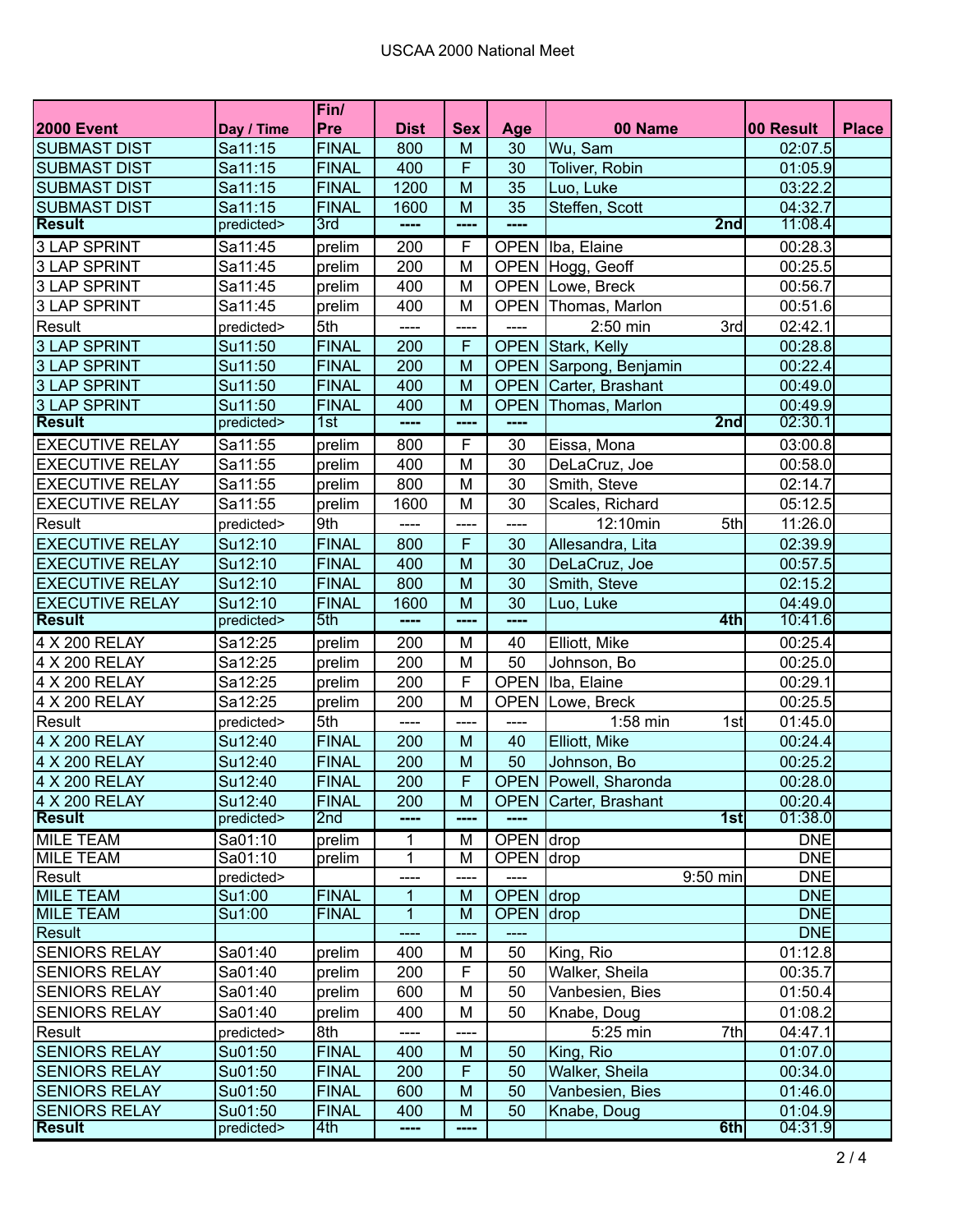|                         |            | Fin/            |             |                 |             |                        |           |              |
|-------------------------|------------|-----------------|-------------|-----------------|-------------|------------------------|-----------|--------------|
| <b>2000 Event</b>       | Day / Time | Pre             | <b>Dist</b> | <b>Sex</b>      | Age         | 00 Name                | 00 Result | <b>Place</b> |
| <b>WOMENS RELAY</b>     | Sa02:00    | prelim          | 800         | F               | <b>OPEN</b> | Michalak, Beth         | 02:31.5   |              |
| <b>WOMENS RELAY</b>     | Sa02:00    | prelim          | 400         | F               | 40          | Samilton, Cynthia      | 01:14.7   |              |
| <b>WOMENS RELAY</b>     | Sa02:00    | prelim          | 400         | F               | <b>OPEN</b> | Toliver, Robin         | 01:12.1   |              |
| Result                  | predicted> | 6th             | age tot     | $=90$           | 40          | 5:40 min<br>2nd        | 04:58.3   |              |
| <b>WOMENS RELAY</b>     | Su02:10    | <b>FINAL</b>    | 800         | F               | <b>OPEN</b> | Michalak, Beth         | 02:28.7   |              |
| <b>WOMENS RELAY</b>     | Su02:10    | <b>FINAL</b>    | 400         | F               | 40          | Samilton, Cynthia      | 01:10.3   |              |
| <b>WOMENS RELAY</b>     | Su02:10    | <b>FINAL</b>    | 400         | $\overline{F}$  | <b>OPEN</b> | Toliver, Robin         | 01:05.1   |              |
| <b>Result</b>           | predicted> | 4th             | age tot     | $\overline{90}$ | 40          | 4th                    | 04:44.1   |              |
| <b>SUBMAST SPRINT</b>   | Sa02:15    | prelim          | 200         | F               | 35          | Gordon, Mariquita      | 00:28.2   |              |
| <b>SUBMAST SPRINT</b>   | Sa02:15    | prelim          | 200         | M               | 35          | Hurndon, James         | 00:25.9   |              |
| <b>SUBMAST SPRINT</b>   | Sa02:15    | prelim          | 400         | M               | 30          | Grant, Chris           | 00:56.4   |              |
| <b>SUBMAST SPRINT</b>   | Sa02:15    | prelim          | 800         | M               | 35          | Desosa, Dave           | 02:10.9   |              |
| Result                  | predicted> | 5th             | ----        | ----            | ----        | 4:30 min<br>3rd        | 04:01.4   |              |
| <b>SUBMAST SPRINT</b>   | Su02:20    | <b>FINAL</b>    | 200         | F               | 35          | Gordon, Mariquita      | 00:28.0   |              |
| <b>SUBMAST SPRINT</b>   | Su02:20    | <b>FINAL</b>    | 200         | M               | 35          | Elliott, Mike          | 00:24.1   |              |
| <b>SUBMAST SPRINT</b>   | Su02:20    | <b>FINAL</b>    | 400         | M               | 30          | Grant, Chris           | 00:52.2   |              |
| <b>SUBMAST SPRINT</b>   | Su02:20    | <b>FINAL</b>    | 800         | M               | 35          | Steffen, Scott         | 02:01.7   |              |
| <b>Result</b>           | predicted> | 2 <sub>nd</sub> | ----        | ----            | ----        | 1st                    | 03:46.0   |              |
| PRESIDENTS RELAY        | Su02:50    | <b>FINAL</b>    | 800         | M               | 40          | Vanbesien, Bies        | 02:33.9   |              |
| PRESIDENTS RELAY        | Su02:50    | <b>FINAL</b>    | 400         | M               | 40          | Watson, Scott          | 01:03.8   |              |
| <b>PRESIDENTS RELAY</b> | Su02:50    | <b>FINAL</b>    | 800         | M               | 40          | Bonner, Brian          | 02:18.8   |              |
| <b>Result</b>           | predicted> | 2nd             | ----        | ----            | ----        | 2nd                    | 05:56.5   |              |
| PYRAMID RELAY           | Sa02:40    | prelim          | 400         | F               |             | OPEN Stark, Kelly      | 01:09.0   |              |
| PYRAMID RELAY           | Sa02:40    | prelim          | 800         | M               |             | OPEN Sucher, Brad      | 02:24.5   |              |
| PYRAMID RELAY           | Sa02:40    | prelim          | 1200        | M               | <b>OPEN</b> | VanDerWiejden, Richard | 03:26.6   |              |
| <b>PYRAMID RELAY</b>    | Sa02:40    | prelim          | 800         | M               | <b>OPEN</b> | Wu, Sam                | 02:16.4   |              |
| <b>PYRAMID RELAY</b>    | Sa02:40    | prelim          | 400         | F               | <b>OPEN</b> | Michalak, Beth         | 01:05.5   |              |
| Result                  | predicted> | 8th             | ----        | ----            | ----        | 10:35 min<br>6th       | 10:22.0   |              |
| <b>PYRAMID RELAY</b>    | Su04:05    | <b>FINAL</b>    | 400         | F               | <b>OPEN</b> | Toliver, Robin         | 01:05.2   |              |
| <b>PYRAMID RELAY</b>    | Su04:05    | <b>FINAL</b>    | 800         | M               | <b>OPEN</b> | Wu, Sam                | 02:07.4   |              |
| <b>PYRAMID RELAY</b>    | Su04:05    | <b>FINAL</b>    | 1200        | M               | <b>OPEN</b> | Steffen, Scott         | 03:19.9   |              |
| <b>PYRAMID RELAY</b>    | Su04:05    | <b>FINAL</b>    | 800         | M               | <b>OPEN</b> | Luo, Luke              | 02:07.1   |              |
| PYRAMID RELAY           | Su04:05    | <b>FINAL</b>    | 400         | F               | <b>OPEN</b> | Michalak, Beth         | 01:04.1   |              |
| <b>Result</b>           | predicted> | 5th             |             |                 |             | 5th                    | 09:43.7   |              |
| <b>MASTERS RELAY</b>    | Sa03:05    | prelim          | 800         | M               | 40          | DeLaCruz, Joe          | 02:27.9   |              |
| <b>MASTERS RELAY</b>    | Sa03:05    | prelim          | 400         | M               | 40          | Elliott, Mike          | 01:03.0   |              |
| <b>MASTERS RELAY</b>    | Sa03:05    | prelim          | 800         | M               | 40          | Bonner, Brian          | 02:30.8   |              |
| <b>MASTERS RELAY</b>    | Sa03:05    | prelim          | 200         | F               | 40          | Allesandra, Lita       | 00:29.5   |              |
| <b>MASTERS RELAY</b>    | Sa03:05    | prelim          | 200         | M               | 50          | Deatherage, Tony       | 00:30.3   |              |
| Result                  | predicted> | 10th            | ----        |                 | ----        | 7:37 min<br>6th        | 07:01.5   |              |
| <b>MASTERS RELAY</b>    | Su04:35    | <b>FINAL</b>    | 800         | M               | 40          | lles, Robert           | 02:10.2   |              |
| <b>MASTERS RELAY</b>    | Su04:35    | <b>FINAL</b>    | 400         | M               | 40          | DeLaCruz, Joe          | 00:57.1   |              |
| <b>MASTERS RELAY</b>    | Su04:35    | <b>FINAL</b>    | 800         | M               | 40          | Jenkins, JJ            | 02:05.9   |              |
| <b>MASTERS RELAY</b>    | Su04:35    | <b>FINAL</b>    | 200         | $\mathsf F$     | 40          | Allesandra, Lita       | 00:28.9   |              |
| <b>MASTERS RELAY</b>    | Su04:35    | <b>FINAL</b>    | 200         | M               | 50          | Johnson, Bo            | 00:25.3   |              |
| <b>Result</b>           | predicted> | 5th             | ----        | ----            | ----        | 3rd                    | 06:07.4   |              |
| <b>DISTANCE MEDLEY</b>  | Sa3:30     | <b>FINAL</b>    | 1600        | M               | <b>OPEN</b> | Scales, Fanny          | 06:11.0   |              |
| <b>DISTANCE MEDLEY</b>  | Sa3:30     | <b>FINAL</b>    | 800         | $\mathsf F$     | <b>OPEN</b> | Sucher, Brad           | 02:18.7   |              |
| <b>DISTANCE MEDLEY</b>  | Sa3:30     | <b>FINAL</b>    | 1600        | M               | 40          | Drumm, Jim             | 05:06.9   |              |
| <b>DISTANCE MEDLEY</b>  | Sa3:30     | <b>FINAL</b>    | 1600        | M               | <b>OPEN</b> | Jenkins, JJ            | 05:12.8   |              |
| <b>DISTANCE MEDLEY</b>  | Sa3:30     | <b>FINAL</b>    | 3200        | M               | <b>OPEN</b> | Iles, Robert           | 10:58.8   |              |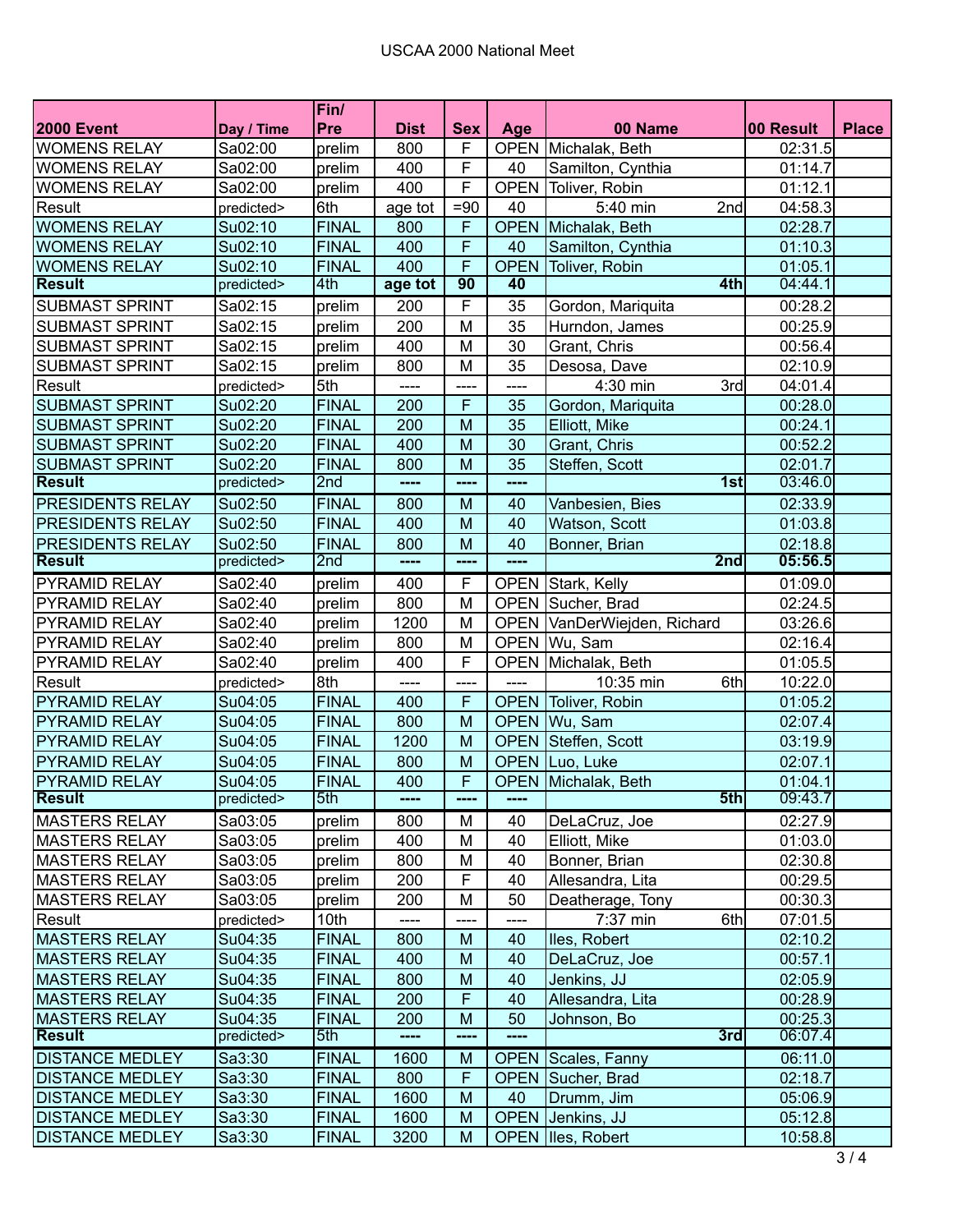|                        |            | Fin/         |               |               |             |                           |            |              |
|------------------------|------------|--------------|---------------|---------------|-------------|---------------------------|------------|--------------|
| <b>2000 Event</b>      | Day / Time | <b>Pre</b>   | <b>Dist</b>   | <b>Sex</b>    | Age         | 00 Name                   | 00 Result  | <b>Place</b> |
| Result                 | predicted> | 6th          | $\frac{1}{2}$ |               |             | 6th                       | 29:48.2    |              |
| <b>SPRINT RELAY</b>    | Sa04:30    | prelim       | 200           | F             | <b>OPEN</b> | Thummel, Allison          | 00:31.2    |              |
| <b>SPRINT RELAY</b>    | Sa04:30    | prelim       | 200           | F             | <b>OPEN</b> | Stark, Kelly              | 00:27.8    |              |
| <b>SPRINT RELAY</b>    | Sa04:30    | prelim       | 400           | M             | <b>OPEN</b> | Hogg, Geoff               | 00:57.9    |              |
| <b>SPRINT RELAY</b>    | Sa04:30    | prelim       | 400           | M             | <b>OPEN</b> | Carter, Brashant          | 00:48.5    |              |
| <b>SPRINT RELAY</b>    | Sa04:30    | prelim       | 200           | M             | 40          | Hurndon, James            | 00:25.6    |              |
| <b>SPRINT RELAY</b>    | Sa04:30    | prelim       | 200           | M             | <b>OPEN</b> | Grant, Chris              | 00:24.8    |              |
| Result                 | predicted> | 6th          | $---$         | ----          | ----        | 5th<br>3:46 min           | 03:35.8    |              |
| <b>SPRINT RELAY</b>    | Su05:00    | <b>FINAL</b> | 200           | F             | <b>OPEN</b> | Gordon, Mariquita         | 00:28.2    |              |
| <b>SPRINT RELAY</b>    | Su05:00    | <b>FINAL</b> | 200           | F             | <b>OPEN</b> | Stark, Kelly              | 00:28.5    |              |
| <b>SPRINT RELAY</b>    | Su05:00    | <b>FINAL</b> | 400           | M             | <b>OPEN</b> | Grant, Chris              | 00:52.3    |              |
| <b>SPRINT RELAY</b>    | Su05:00    | <b>FINAL</b> | 400           | M             | <b>OPEN</b> | Thomas, Marlon            | 00:50.0    |              |
| <b>SPRINT RELAY</b>    | Su05:00    | <b>FINAL</b> | 200           | M             | 40          | Elliott, Mike             | 00:23.8    |              |
| <b>SPRINT RELAY</b>    | Su05:00    | <b>FINAL</b> | 200           | M             | <b>OPEN</b> | Carter, Brashant          | 00:20.9    |              |
| <b>Result</b>          | predicted> | 1st          | ----          | ----          | ----        | 2nd                       | 03:23.7    |              |
| <b>TEAM JUMP(HIGH)</b> | Sa12:00    | <b>FINAL</b> | HJ            | M             | 42          | Niroumand, Mac            | 5'6''      | 846          |
| <b>TEAM JUMP(HIGH)</b> | Sa10:00    | <b>FINAL</b> | <b>HJ</b>     | M             | 41          | Hurndon, James            | <b>DNJ</b> |              |
| TEAM JUMP(HIGH)        | Sa10:00    | <b>FINAL</b> | HJ            | F             | 29          | Vandegrift, Lisa          | 3'10"      | 582          |
| Result                 |            |              | ----          |               | ----        |                           |            |              |
| <b>TEAM JUMP(LONG)</b> | Su10:45    | <b>FINAL</b> | LJ            | M             | 42          | Niroumand, Mac            | 18' 2.75"  | 751          |
| <b>TEAM JUMP(LONG)</b> | Su10:45    | <b>FINAL</b> | LJ            | M             | 41          | Hurndon, James            | <b>DNJ</b> |              |
| <b>TEAM JUMP(LONG)</b> | Su10:45    | <b>FINAL</b> | LJ            | F             | 29          | Vandegrift, Lisa          | 11' 1.75"  | 484          |
| Result                 | predicted> | 7th          | للمحاد        | $\frac{1}{2}$ | ----        | 9th                       |            | 2663         |
| <b>TEAM DISCUS</b>     | Sa10:00    | <b>FINAL</b> | <b>DISC</b>   | M             | 46          | Lewis, Lonnie             | 112' 2"    | 580          |
| <b>TEAM DISCUS</b>     | Sa10:00    | <b>FINAL</b> | <b>DISC</b>   | M             | 36          | Rothenbury, Dave          | 131' 11"   | 610          |
| <b>TEAM SHOTPUT</b>    | Su10:45    | <b>FINAL</b> | <b>SHOT</b>   | M             | 46          | 42' 3.5"<br>Lewis, Lonnie |            | 857          |
| <b>TEAM SHOTPUT</b>    | Su10:45    | <b>FINAL</b> | <b>SHOT</b>   | M             | 36          | Rothenbury, Dave          | 37' 7.25"  | 619          |
| Result                 | predicted> | 5th          | ----          | ----          | ----        | 6th                       |            | 2666         |
| <b>TEAM CAPTAIN</b>    |            |              |               |               |             | Westbrook, Paul           |            |              |
| <b>ADMINISTRATOR</b>   |            |              |               |               |             | Ervin, Pam                |            |              |

OVERALL: TI - 1st place